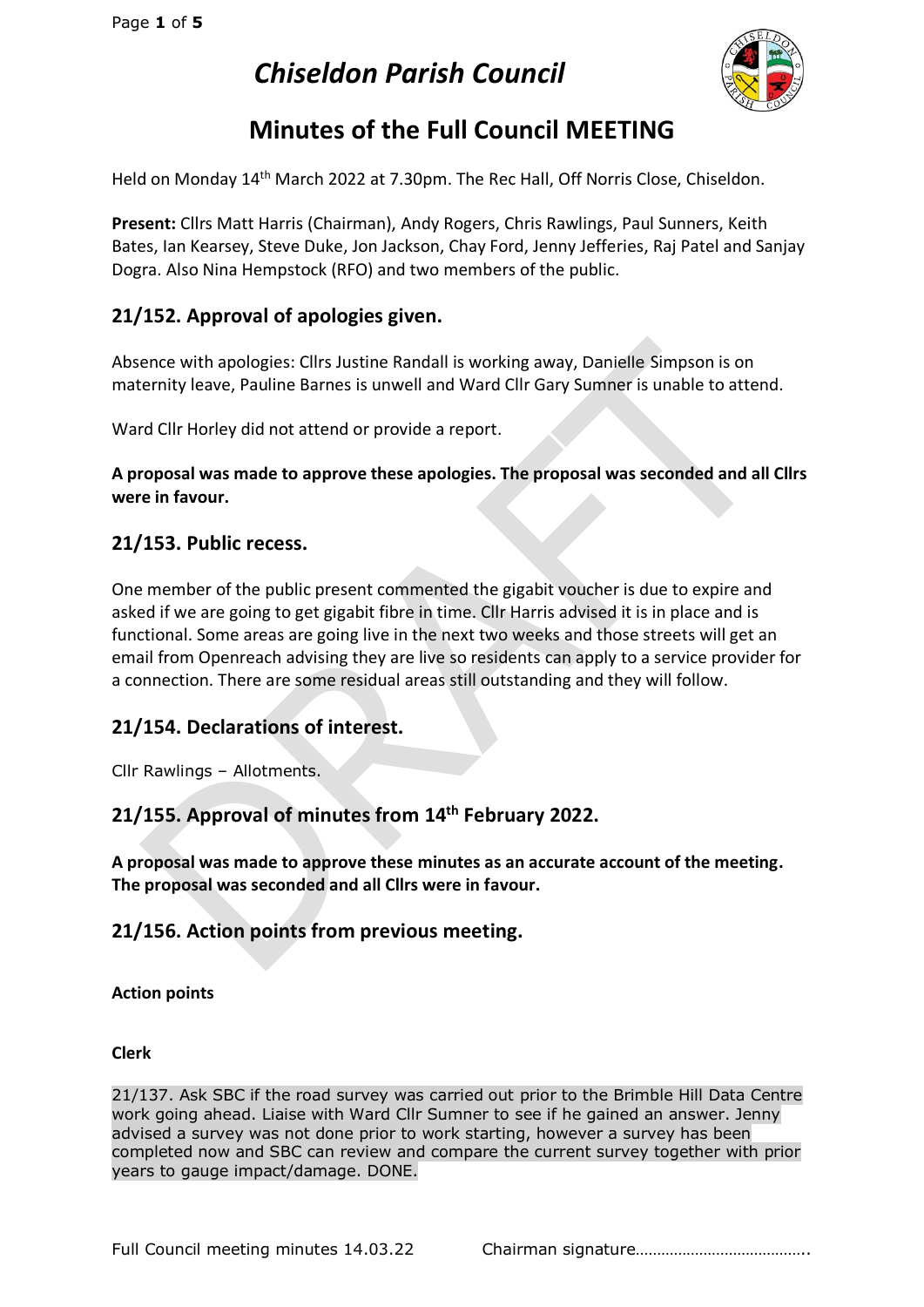

21/146. Update Equality & Diversity policy with new approval date and load onto website. DONE

#### **Cllr Jefferies**

20/16. Investigate end of Badbury footpath being blocked. Still waiting for SBC officer update. ONGOING.

## **21/157. Ward Cllrs reports**

Ward Cllr Jefferies – Chiseldon and Lawn Ward for Chiseldon Parish.

40 people attended the HGV surgery last Saturday. It was a productive meeting, some leaflets and posters are being created and one member of the public is covering the cost pending funding approval from the council.

Earthline have been using routes through the village for 2.5 years now, but covid has delayed responding to this sooner.

Appeal against Earthline lorries on  $10<sup>th</sup>$  May for 10 days. What can we do for the appeal? Arguments include safety, damage to road and buildings, effect on mental health. Identifying pinch points. Cllr Rawlings said he doesn't believe Earthline have a licence, Cllr Jefferies believes they have but will look into it.

Cllr Jefferies would like to get the school involved in responding and someone from Chiseldon PC, AONB\* and the RoSPA\*\*. Also getting guidance from SBC to make sure they are operating legally. Cllr Patel suggested advertising to public what they are doing so far and asking for more help.

The next meeting planned for Sunday  $20<sup>th</sup>$  March at The Patriots Arms. If anyone wants to join and get involved please do come.

### **21/158. Community Safety and police report.** Cllr Sunners

There is a new Police and Crime Plan available, the link is on the Police and Crime Commissioner website homepage.

The Police and Crime Commissioner is determined to improve policing in Wiltshire and improve community engagement. There will be a community safety forum planned for this, in the our area.

### **21/159. Approval of Sickness and Absence Policy.**

It was noted the approval date on the policy was incorrect and should be changed to 14.03.22.

**A proposal was made to approve the existing policy with an amendment to the date. The proposal was seconded and all Cllrs were in favour.**

### **21/160. Planning. Neighbourhood Plan update from Cllr Kearsey**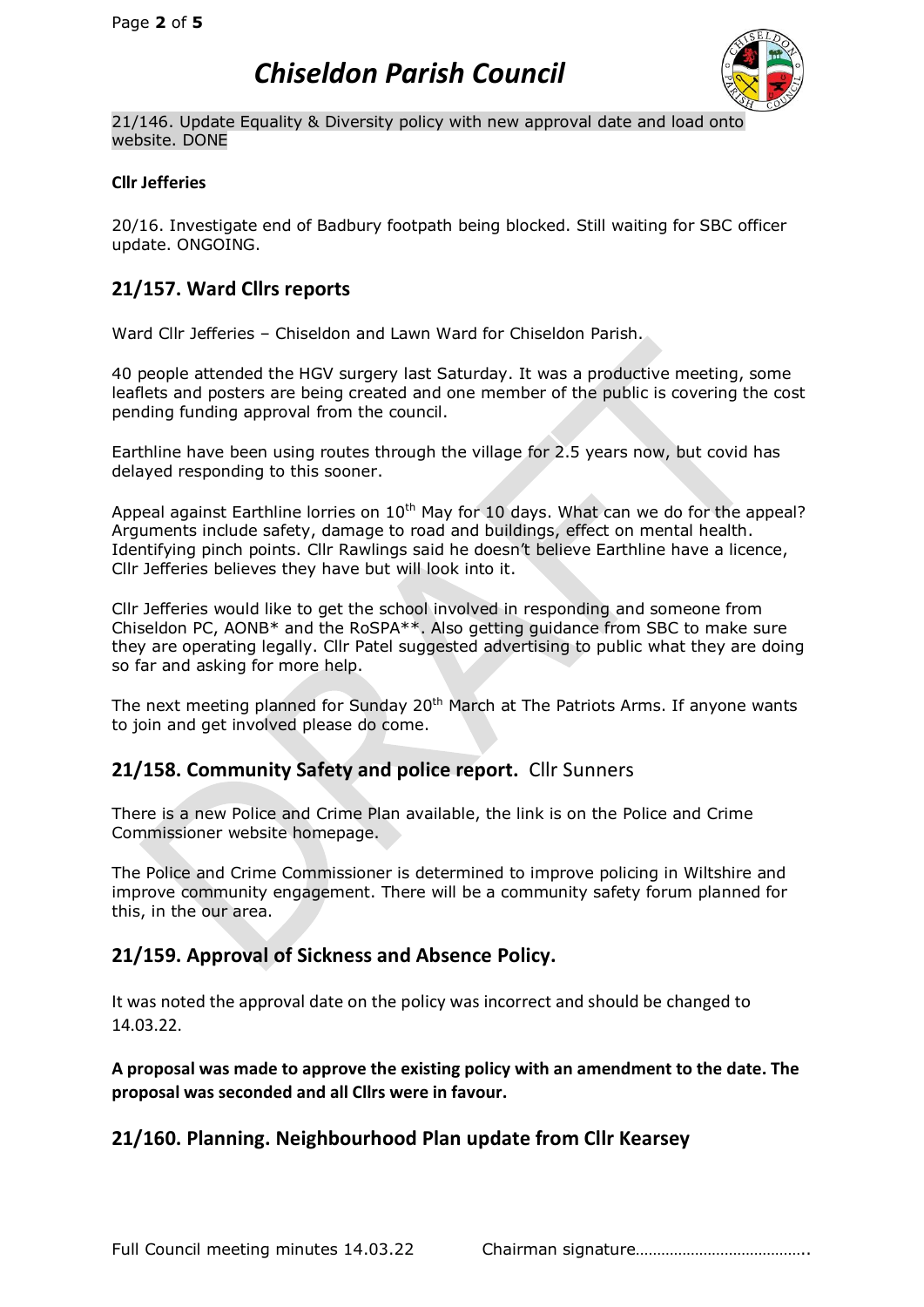

There was a meeting on  $1<sup>st</sup>$  March to determine who is doing which item of work, which will involve walking the affected areas, taking photos and creating questionnaires etc. The date of the next meeting to share progress was queried. Clerk/RFO to confirm.

The NHP Localities grant will be applied for on  $1<sup>st</sup>$  April 2022.

#### **21/161. Finance. No items.**

#### **21/162. Committee reports**

Finance – Transaction reports review.

**A proposal was made that the February 2022 report was an accurate reflection of the councils transactions. The proposal was seconded and all Cllrs were in favour.**

The March 2022 to date report was noted as being accurate.

EGPA – Tiffany from SBC safeguarding advised what we can do to improve the way we help people in difficult situations.

Hilary from WARP is working on a project to improve diversity and looking into replacing ash trees. Clerk is going to speak to the estate about the plans to ensure permission is in place.

Safety of children playing on Strouds Green and the Highstreet was discussed.

Tree agreed for Queen's Jubilee.

Planning – The New Road Build Out removal request is on SBC list of consideration for 2023 program of works.

Traffic lights on Marlborough Road/New Road junction. Cllr Jefferies is working on this but progress is slow.

SIDs in Badbury are now operational.

Cllr Rawlings advised there is a large backlog of planning applications and that nothing is coming back from SBC. Cllr Jefferies to raise with SBC and provide an update on how they are going to deal with it.

Recreation Hall – Exploration with architect. Exploring current site and field behind the Rec Hall. Nothing proposed as yet.

Risk Assessments –

February assessments were:

- Pavilion, cemetery maintenance x2, outside gym and handyman
- Allotments
- Cemeteries Butts Road and SHCMG
- Residential leaflet delivery
- Infectious diseases updated

RA's for March –

Full Council meeting minutes 14.03.22 Chairman signature…………………………………..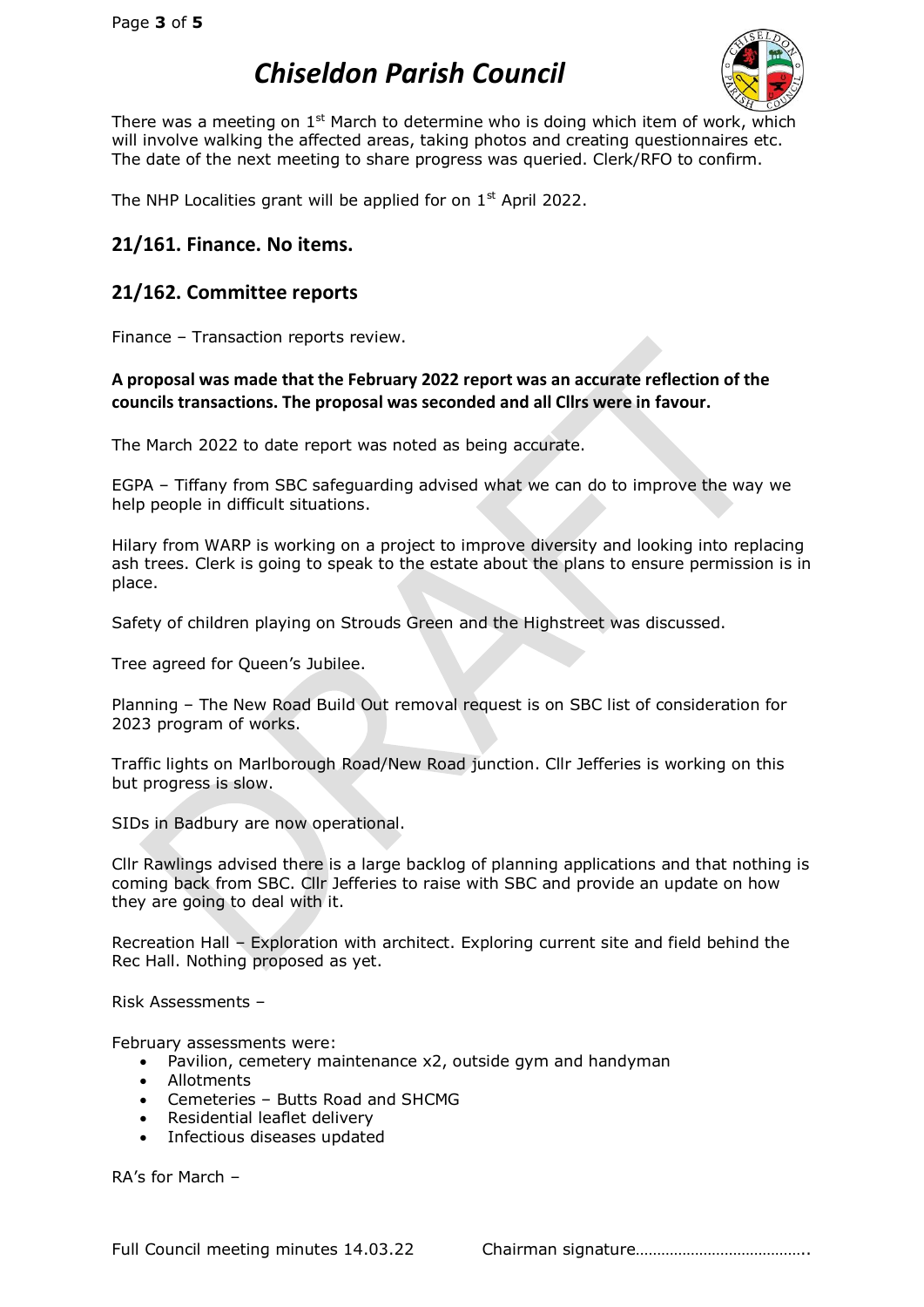

- Castle View Play area Cllr Patel
- Street furniture in Chiseldon Cllr Dogra
- Street furniture the rest of the parish Cllr Duke Draycot Foliat. Hodson, Badbury, Ridgeway View all need a volunteer
- Clerks job description Clair to do
- Infectious diseases last monthly update done and sent to Matt and Justine to sign off

## **21/163. Items for next agenda.**

Cllr Patel/Cllr Harris: Can we get the PCC to attend the next full council meeting on 11<sup>th</sup> April.

Cllr Kearsey: Grant for Earthline leaflets for the next Finance meeting agenda.

Cllr Jackson: State of roads and absence of pedestrian paths in Badbury for the next Planning meeting agenda.

Note. Water leaks in village, Wells close and Church Street. Large pot hole caused by leak on New Road. Jenny raised with SBC.

Meeting closed 20:14.

Date of next meeting: Monday 11<sup>th</sup> April 7.30pm Recreation Hall, Off Norris Close, Chiseldon.

## **Actions**

*All Actions to be completed by the next Full Committee meeting unless otherwise specified*

#### **Clerk/RFO**

21/159. Update Sickness and Absence Policy with new approval date and load onto website.

21/160. Confirm date of next NHP meeting.

21/163. Ask the PCC to attend the next full council meeting on 11th April.

21/163. Add grant for Earthline leaflets for the next Finance meeting agenda.

21/163. Add state of roads and absence of pedestrian paths in Badbury for the next Planning meeting agenda.

#### **Cllr Jefferies**

20/16. Investigate end of Badbury footpath being blocked. Still waiting for SBC officer update.

21/162. Raise backlog of planning applications with SBC and provide an update on how they are going to deal with it.